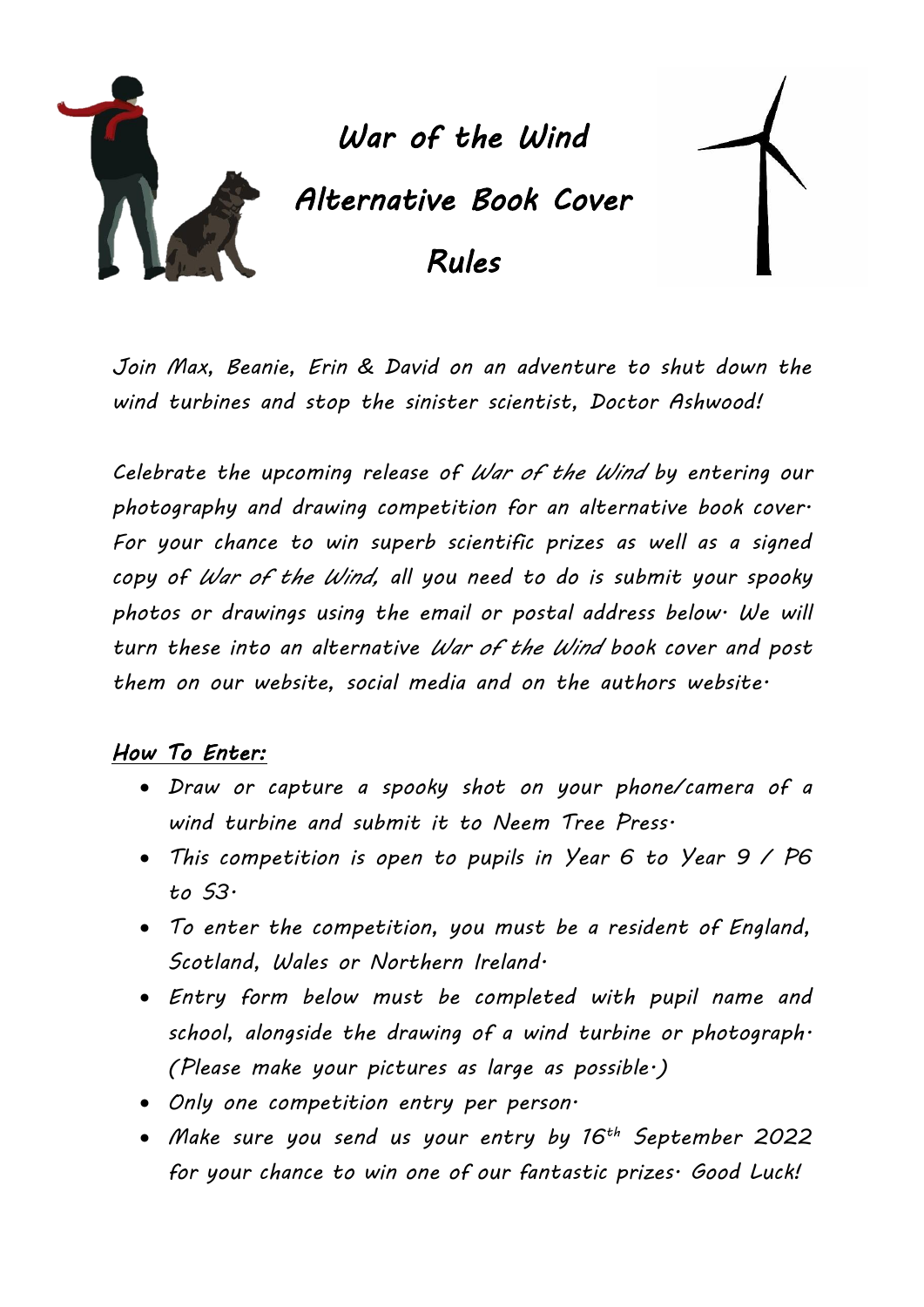#### *Submission via email*

*Submit your photos and the entry form via email to [competitions@neemtreepress.com](mailto:competitions@neemtreepress.com)*

### *Submission via Post*

*If you would like to submit your drawing or photograph via post, please email us at [competitions@neemtreepress.com](mailto:competitions@neemtreepress.com) to request the postal address to submit your entry.*

# *Prize:*

*The prizes are as follows:*

• *First place winner: A build your own Turbine Kit and a signed copy of War of the Wind by Victoria Williamson.*

• *2 x Runners up: Photography Skills Book or How-to-Draw Book and a signed copy of War of the Wind by Victoria Williamson.*

• *5 x Commended Prizes: A signed copy of War of the Wind by Victoria Williamson.*

### *Winners will be announced on Monday 26th September 2022.*

*By entering our competitions, you agree to our competition [terms](https://www.natgeokids.com/uk/kids-club/cool-kids/general-kids-club/standard-competition-ts-cs/)  and conditions [on our website.](https://www.natgeokids.com/uk/kids-club/cool-kids/general-kids-club/standard-competition-ts-cs/)*